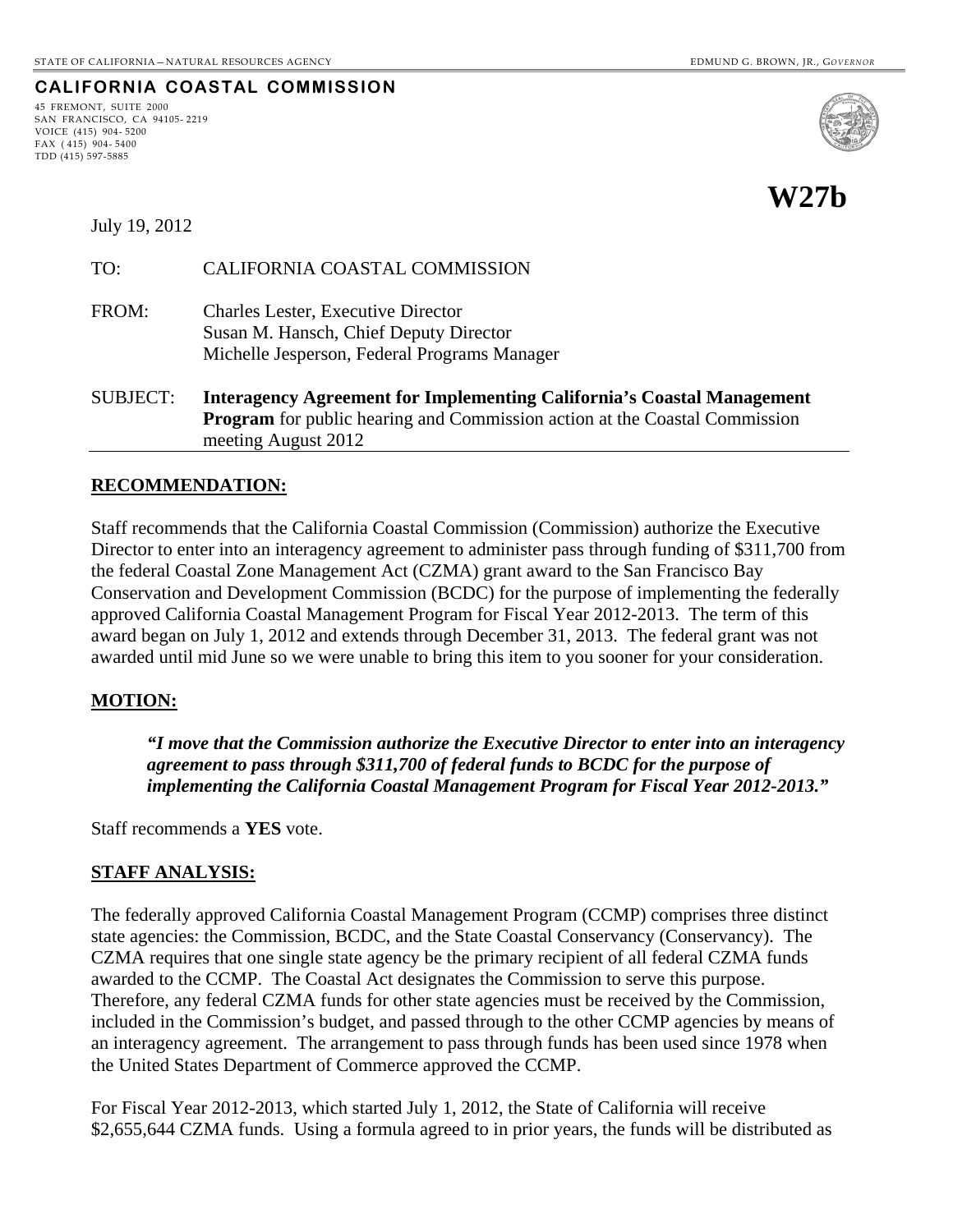follows: BCDC will receive \$311,700, and the Coastal Commission will retain the remaining \$2,343,944 (see table below).The grant funds will be awarded pursuant to two sections of the CZMA: Sections 306 and 309.

The Conservancy did not request any funds from the FY 2012-2013 CZMA grant, consistent with years past. Given the Conservancy's role in developing and implementing programs to protect, restore, and enhance resources in the coastal zone and the San Francisco Bay, and the uncertainty of future opportunities to secure funding from state bonds or other sources, future federal CZMA funding may be of interest to the Conservancy.

| <b>CZMA</b> Sections                                                                      | <b>CA</b> Coastal<br><b>Commission</b> | <b>BCDC</b>   | <b>State Coastal</b><br>Conservancy | <b>CZMA</b> grant<br>section<br><b>TOTALS</b> |
|-------------------------------------------------------------------------------------------|----------------------------------------|---------------|-------------------------------------|-----------------------------------------------|
| <b>Section 306 Coastal</b><br><b>Management Program</b><br>(*state match required)        | 1,792,800*                             | \$199,200*    | (no funds)<br>requested)            | \$1,992,000*                                  |
| <b>Section 309</b><br><b>Enhancement Grants</b><br>Project of Special Merit               | \$370,500<br>\$180,644                 | \$112,500     |                                     | \$663,644                                     |
| <b>Section 310</b><br><b>Miscellaneous - Other</b><br>Note: No funds were<br>appropriated | \$0                                    | $\frac{$0}{}$ |                                     | \$0                                           |
|                                                                                           | \$2,343,944                            | \$311,700     | \$0                                 | total grant<br>\$2,655,644                    |

### **Distribution of FY2012-2013 CZMA grant funding by agency and CZMA Section**

# **Section 306 - \$1,992,000** *(Commission/\$1,792,800 and BCDC/\$199,200)*

Section 306 provides program implementation funding for the CCMP. The Commission uses Section 306 funding to support core program activities, including staff work on permits, appeals, LCPs, federal consistency review, and enforcement. BCDC uses Section 306 funding to support its work associated with permitting, federal consistency and enforcement activities. The state is required to match all Section 306 funds provided by the federal government. State general fund revenues that support Commission staff salary and benefits costs are used for the match. The state match for BCDC is included in its FY 2012-2013 Budget; therefore, the Commission will not incur any additional expense to provide BCDC's portion of the state match.

# **Section 309 - \$663,644** *(Commission/\$551,144 and BCDC/\$112,500)*

In 1990, the CZMA was reauthorized and amended to add a new "Coastal Zone Enhancements Grants" program established under CZMA Section 309. The purpose of the Section 309 grant funding is to provide California with the opportunity to enhance its coastal management program in any of the nine priority objective areas identified in the CZMA (wetlands, coastal hazards,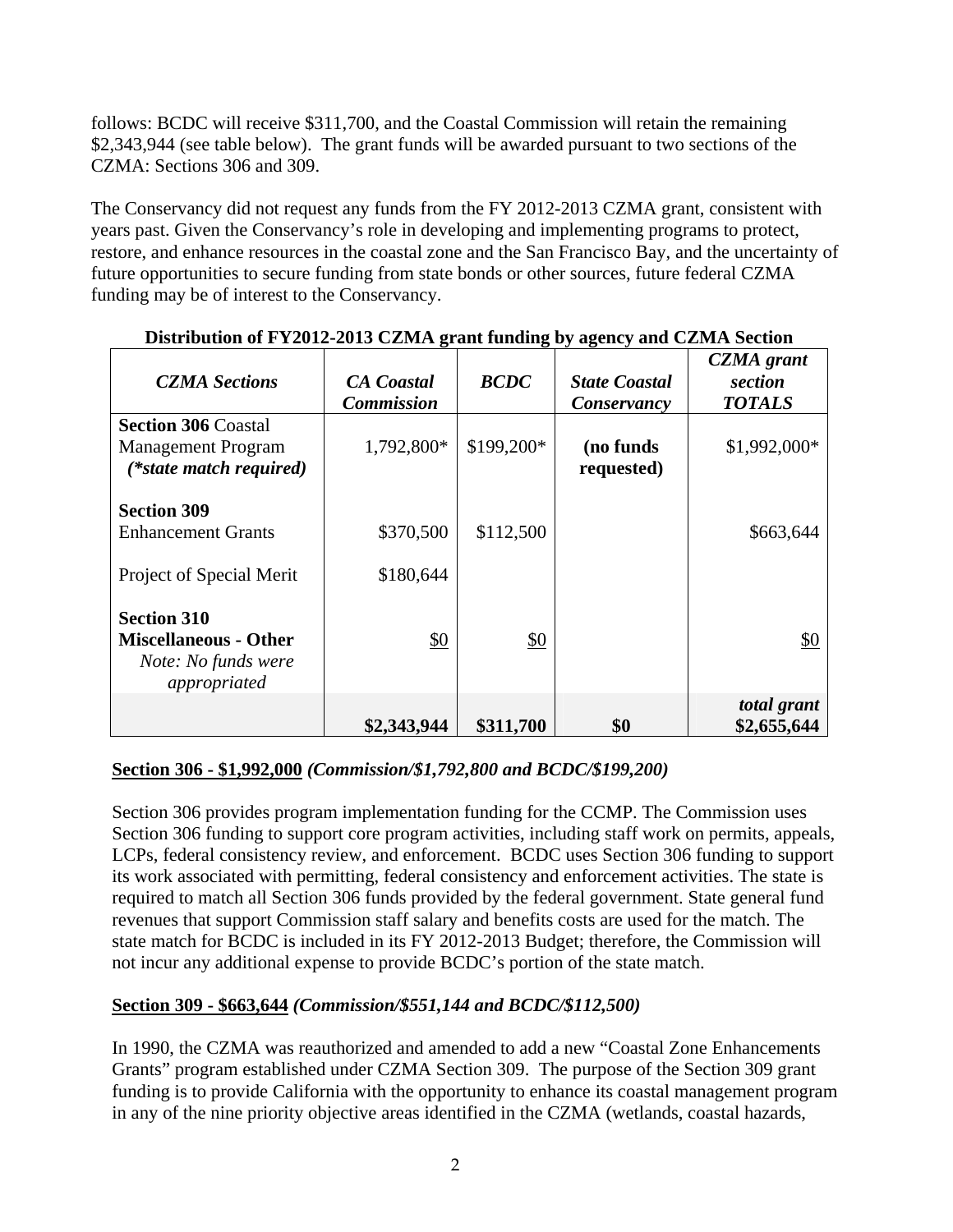public access, marine debris, cumulative and secondary impacts, special area management planning, ocean resources, energy and government facility siting and aquaculture).

In 2010, the Coastal Commission updated its Section 309 Assessment and Strategy for 2011 – 2015 (a requirement of the grant) which identifies the Commission's five highest priority coastal zone enhancement area objectives that will be the focus of the Commission's Section 309 work. These areas are: special area management planning (also considered LCP planning), cumulative and secondary impacts, public access, wetlands, and coastal hazards. BCDC updated their own 309 Assessment and Strategy in 2010 and provides the basis for their 309 activities.

For the FY 2012-2013 grant, the Coastal Commission will use the Section 309 Enhancement Grant funds (\$370,500) for:

- Phase II of the Digital LCP Pilot Project. Under the FY 2011-2012 grant, Commission staff undertook Phase I of this project, consisting of an assessment and needs analysis to identify and scope practice and problems related to building and maintaining a digital LCP library. In Phase II staff will continue the investment to build public access to a Digital LCP library. Preliminary information from the Phase I assessment shows that only 14 percent of certified LCPs are currently in some digital format and of those, only 10% have a procedure established for keeping it updated following amendments. This second phase of the project will select one or more pilot LCPs on which to construct and test the steps identified in the Phase I scoping report and to develop an implementation plan based on different document status, options and priorities.
- Developing Policy Guidance for Updating LCPs. Under this task, Commission staff will take the results of the policy guidance on sea level rise (developed under the FY 2011- 2012 grant) and apply it to the process of updating Local Coastal Programs. This task will develop guidance for local governments and Commission staff for what to consider in a LCP Update to address climate changes impacts, beyond just sea level rise and flooding. Other policy areas to be covered in this guidance will include but are not limited to: habitat shifts, wetland change/migration, species range shifts, fire, water supply, siting/location of critical public infrastructure, public access, and transportation. The guidance may also include recommendations for LCP policies related to greenhouse gas reductions, such as policies to encourage green building.

BCDC will use Section 309 funds (\$112,500) for:

• The Suisun Resource Conservation District Local Protection Plan Update. BCDC will partner with the Suisun Resource Conservation District (SRCD) to update its local protection program (LLP) component, including individual management plans for diked wetlands in the Suisun Marsh. The update will be integrated into the existing Suisun Marsh Habitat Management, Preservation and Restoration Plan. This is Phase I of a twophase project.

Section 309 Project of Special Merit (Commission/\$180,644)